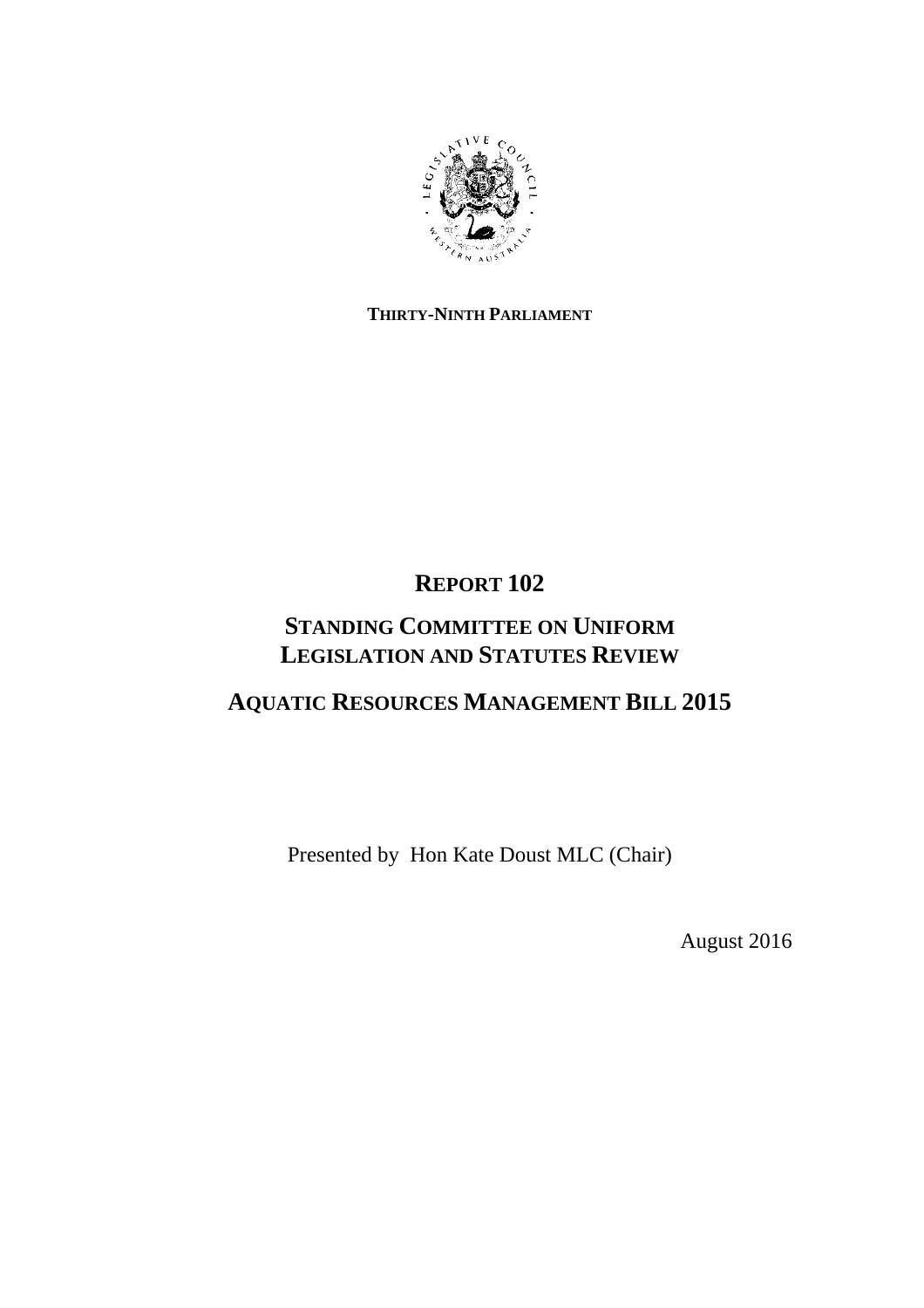## **STANDING COMMITTEE ON UNIFORM LEGISLATION AND STATUTES REVIEW**

### **Date first appointed:**

#### **17 August 2005**

#### **Terms of Reference:**

The following is an extract from Schedule 1 of the Legislative Council Standing Orders:

#### '**6. Uniform Legislation and Statutes Review Committee**

- 6.1 A *Uniform Legislation and Statutes Review Committee* is established.
- 6.2 The Committee consists of 4 Members.
- 6.3 The functions of the Committee are
	- (a) to consider and report on Bills referred under Standing Order 126;
	- (b) on reference from the Council, to consider or review the development and formulation of any proposal or agreement whose implementation would require the enactment of legislation made subject to Standing Order 126;
	- (c) to examine the provisions of any treaty that the Commonwealth has entered into or presented to the Commonwealth Parliament, and determine whether the treaty may impact upon the sovereignty and law-making powers of the Parliament of Western Australia;
	- (d) to review the form and content of the statute book; and
	- (e) to consider and report on any matter referred by the Council.
- 6.4 In relation to function 6.3(a) and (b), the Committee is to confine any inquiry and report to an investigation as to whether a Bill or proposal may impact upon the sovereignty and law-making powers of the Parliament of Western Australia.'

#### **Members as at the time of this inquiry:**

| Staff as at the time of this inquiry: |                              |
|---------------------------------------|------------------------------|
| Hon Mark Lewis MLC (Deputy Chair)     | Hon Amber-Jade Sanderson MLC |
| Hon Kate Doust MLC (Chair)            | Hon Phil Edman MLC           |

Dr Colin Huntly (Clerk Assistant (Procedure)) Samantha Parsons (Committee Clerk)

#### **Address:**

Parliament House, Perth WA 6000, Telephone (08) 9222 7222 lcco@parliament.wa.gov.au Website: http://www.parliament.wa.gov.au

#### **ISBN 978-1-925149-75-3**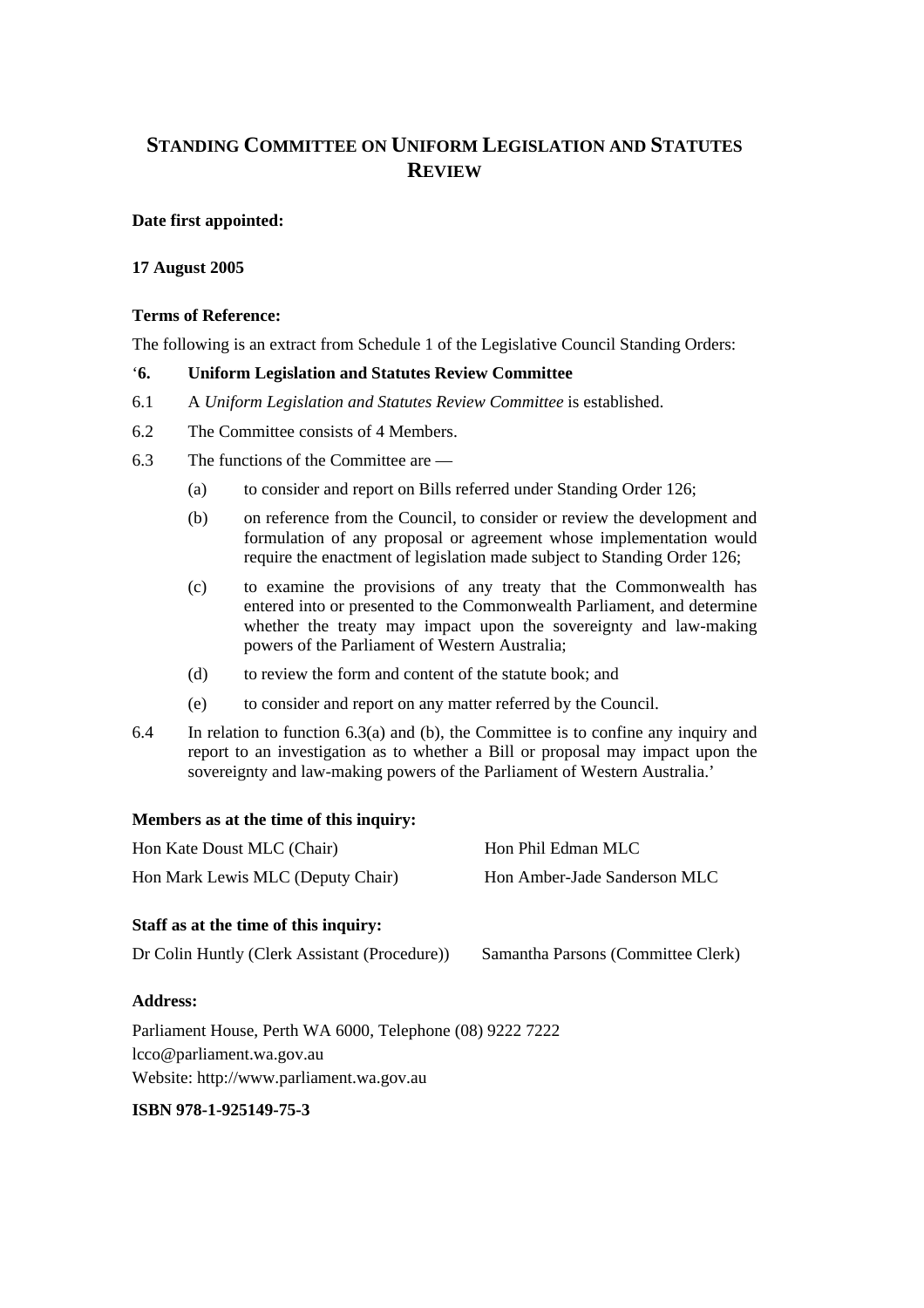# **CONTENTS**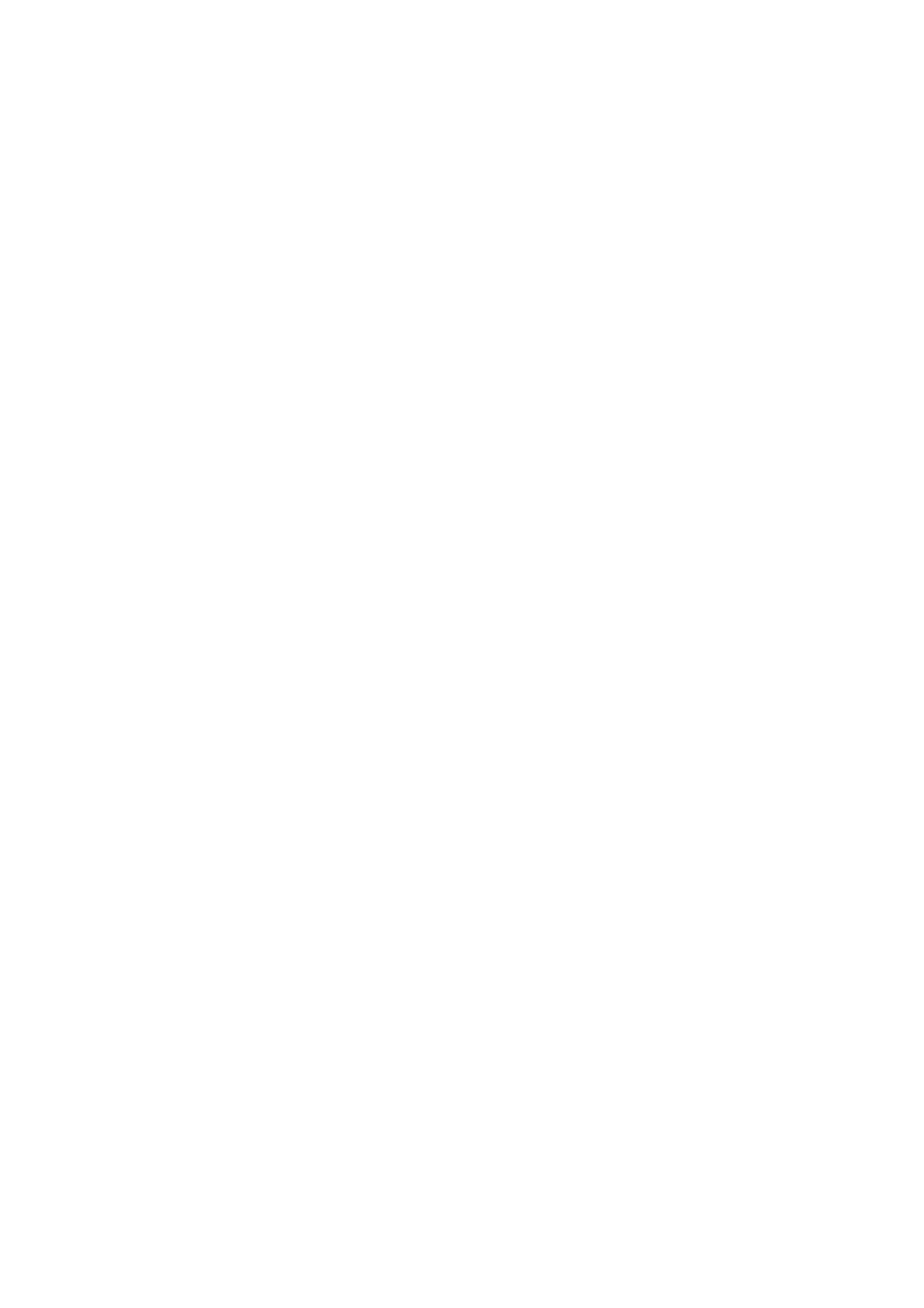### **REPORT OF THE STANDING COMMITTEE ON UNIFORM LEGISLATION AND STATUTES REVIEW**

#### **IN RELATION TO THE**

#### **REPORT ON THE AQUATIC RESOURCES MANAGEMENT BILL 2015**

#### **1 INTRODUCTION**

- 1.1 On 29 June 2016 the Legislative Council referred the *Aquatic Resources Management Bill 2015* to the Standing Committee on Uniform Legislation and Statutes Review (Committee).
- 1.2 Pursuant to Legislative Council Standing Order 126(7), the Committee was initially required to report to the Legislative Council by 16 August 2016.
- 1.3 On 30 June 2016 the Committee sought leave of the Legislative Council to extend the date by which the Committee would to report from 16 August 2016 to 22 September 2016.
- 1.4 This extension was granted on 30 June 2016.

#### **2 REVIEW OF THE BILL**

- 2.1 The Bill appears to have been referred to the Committee by the Minister for Fisheries on advice of Parliamentary Counsel. That advice was based on a good faith assessment that the Bill does give effect to a scheme of Uniform Law.
- 2.2 This Bill, however, does not arise from a new intergovernmental agreement (IGA). Rather, this Bill seeks to amalgamate two existing fisheries management Acts into a single scheme for the management of Western Australia's Aquatic resources. It does so by repealing the existing Acts (Part 17 of the Bill) and incorporating provisions with an equivalent effect into a single scheme.
- 2.3 The existing Acts implement a 1995 Offshore Constitutional Settlement (OCS) that was reached between the Commonwealth, States and Territories providing for the cooperative, nationally consistent, management of marine resources in Australian territorial waters. There has been no change to the OCS since that time.
- 2.4 The Explanatory Memorandum to the Bill provides an outline of the extent to which the Bill amalgamates and replaces the relevant provisions in the existing legislation.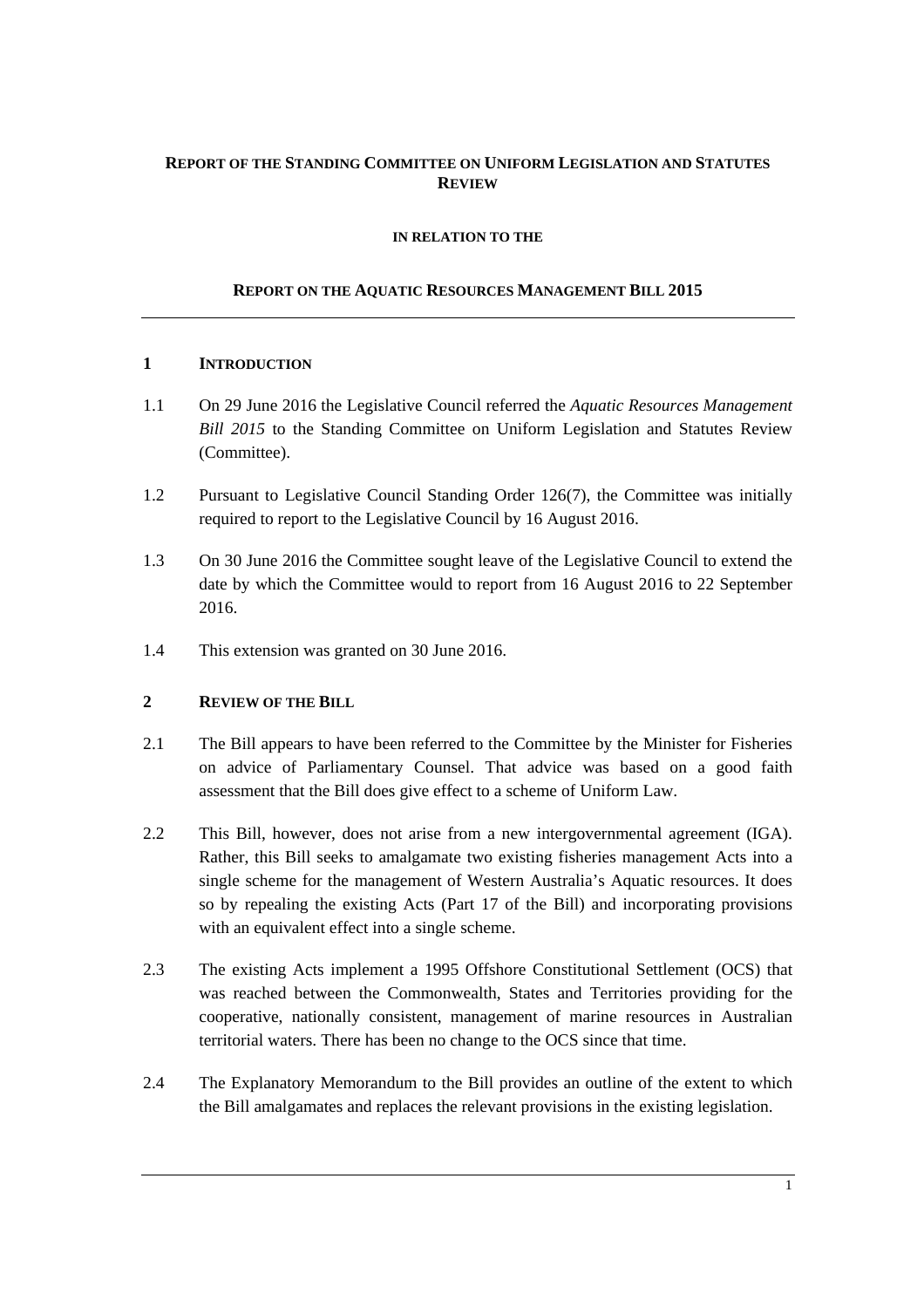- 2.5 Part 15 of the Bill gives effect to the OCS in an equivalent manner to that in Part 3 of the existing *Fisheries Resources Management Act 1994*. The Explanatory Memorandum is clear and concise on this point.
- 2.6 As a result, the Bill will continue to implement the existing 1995 Offshore Constitutional Settlement that was reached between the Commonwealth, States and Territories providing for the cooperative, nationally consistent, management of marine resources in Australian territorial waters.

### **3 NO INTRODUCTION OF A UNIFORM SCHEME**

- 3.1 The Committee has had occasion to deal with similar legislative measures in previous Reports. Most recently, in Report 74 *Child Support (Adoption of Laws) Amendment Bill 2012* considered an amendment bill which touched on pre-existing uniform legislation. The Committee reaffirms the views we expressed in that Report and has determined to adopt a similar approach in the present occasion.
- 3.2 The Bill does not materially change the operation of an existing uniform scheme, implement an additional uniform scheme or implement a further, separate intergovernmental agreement, as is contemplated by SO126(7).
- 3.3 The Committee particularly notes Standing Committee on Procedure and Privileges Report No. 8, adopted by the House on 20 September 2006, observed that the practice of the Legislative Council in relation to amendment bills has been that if a uniform scheme has been implemented by a previous Act, then bills that propose further amendments to that uniform legislation do not stand referred to the Committee unless the particular bill implements additional uniform legislation.<sup>1</sup> The Procedure and Privileges Committee incorporated this approach into its 'Guidelines on the Practice on Bills Standing Referred'.<sup>2</sup>
- 3.4 As discussed above, the Bill falls within this category of bills.
- 3.5 Further, under its current Terms of Reference the Committee is restricted to considering matters of parliamentary sovereignty and law making powers – which would have been considered by the House at the time it considered the existing legislation and remain unchanged by this Bill. The Committee is of the view that there are no other issues in the Bill impacting upon the sovereignty and law-making powers of the Parliament.

2 Ibid.

<sup>1</sup> Standing Committee on Procedure and Privileges Report No. 8, November 2005, Appendix 3, p 34.